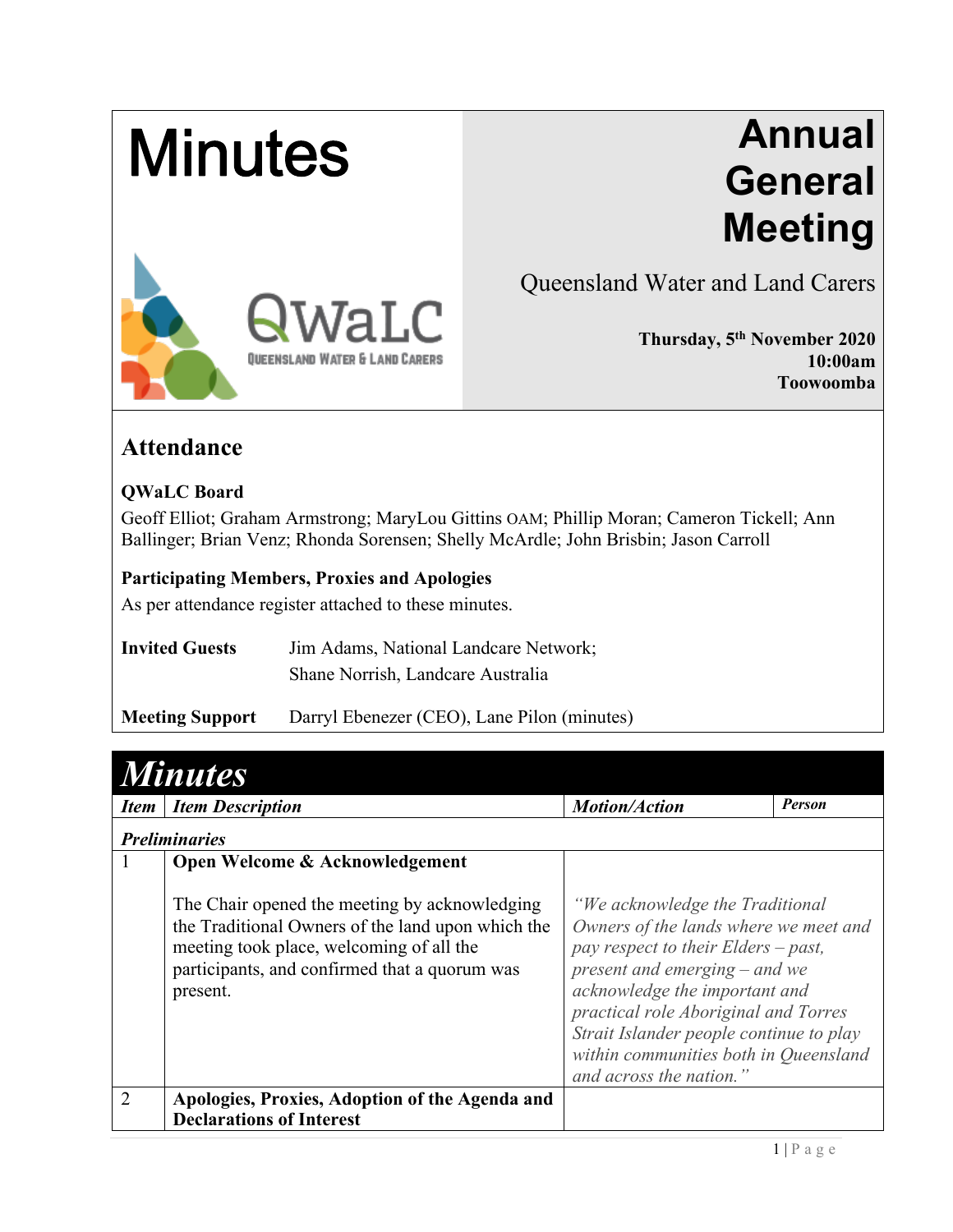|                | were noted.                                                                                                                                                                                                      | Apologies and proxies, as per the attendance list,                                                                                                                                                                | The apologies and proxies were noted<br>by the meeting.                                                                                                                                                 |  |
|----------------|------------------------------------------------------------------------------------------------------------------------------------------------------------------------------------------------------------------|-------------------------------------------------------------------------------------------------------------------------------------------------------------------------------------------------------------------|---------------------------------------------------------------------------------------------------------------------------------------------------------------------------------------------------------|--|
| 3              | <b>Minutes from previous AGM</b><br>The minutes of the previous AGM, held $8th$ of<br>November 2019, were reviewed.                                                                                              |                                                                                                                                                                                                                   | <u>Motion: that 'the minutes of 2019 AGM</u><br>be accepted as true and correct'.<br>Moved - David Kent                                                                                                 |  |
|                |                                                                                                                                                                                                                  |                                                                                                                                                                                                                   | Seconded - Marni Hine<br>Carried                                                                                                                                                                        |  |
|                | <b>Items for Decision</b>                                                                                                                                                                                        |                                                                                                                                                                                                                   |                                                                                                                                                                                                         |  |
| $\overline{4}$ | <b>Reports</b><br>4.1 Chair's Report<br>Geoff Elliot presented the Chair's Report, as<br>presented in the QWaLC Annual Report, for<br>2019/2020.                                                                 |                                                                                                                                                                                                                   | <u>Motion: that 'the Chair's Report be</u><br><i>accepted'.</i><br>Moved - Geoff Elliot<br>Seconded - Debbie Bassingthwaighte<br>Carried                                                                |  |
|                | 4.2 Treasurer's Report<br>Financial Statements (2019/20)<br>The Treasurer presented the audited financials,<br>as made available via the website.<br>The Auditors were confirmed for the next<br>financial year. |                                                                                                                                                                                                                   | Motion: that 'the Audited Financial<br>Statements be accepted'.<br>Moved – Graham Armstrong<br>Seconded -Susan Reilly                                                                                   |  |
|                |                                                                                                                                                                                                                  |                                                                                                                                                                                                                   | Carried<br>Motion: that 'John Gosper Audit &<br><b>Assurance Pty Ltd.be appointed as</b><br>Auditor for the 2020/21 financial year'.<br>Moved - Graham Armstrong<br>Seconded - Jason Carroll<br>Carried |  |
| 5              | <b>Endorsement of 2020/2021 Board Members:</b>                                                                                                                                                                   |                                                                                                                                                                                                                   |                                                                                                                                                                                                         |  |
|                | Geoff Elliot<br><b>Graham Armstrong</b><br>Jason Carroll<br>John Brisbin<br>Phillip Moran<br>Cameron Tickell<br>MaryLou Gittins OAM<br>Rhonda Sorensen<br>Brian Venz<br>Ann Ballinger<br>Shelly McArdle          | Qld. Murray Darling<br>Burdekin/Mackay<br>Cape York/Torres<br>Southern/Northern Gulf<br><b>Burnett Mary</b><br>South West Qld.<br>Condamine<br>Wet Tropics<br>South East Qld<br><b>Desert Channels</b><br>Fitzroy | Motion: that 'the Board Members be<br>endorsed for 2020/2021'.<br>Moved – Susan Reilly<br>Seconded - Jennifer Singfield<br>Carried                                                                      |  |
| 6              | <b>Endorsement of Office Bearers</b>                                                                                                                                                                             |                                                                                                                                                                                                                   | For Discussion                                                                                                                                                                                          |  |
|                | <b>Recommended Office Bearers</b>                                                                                                                                                                                |                                                                                                                                                                                                                   |                                                                                                                                                                                                         |  |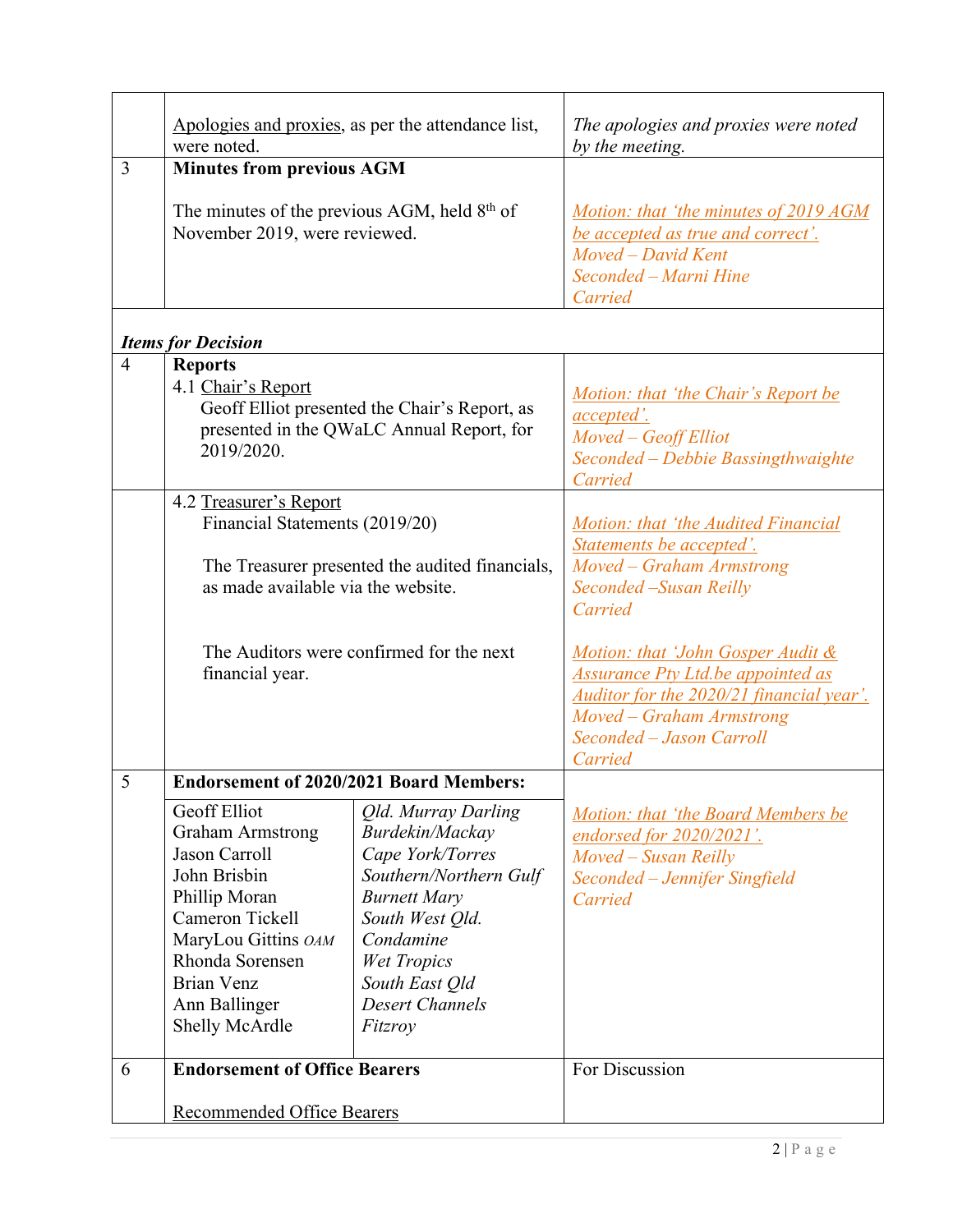|   | Chair:                                                              | Geoff Elliot                                            | Motion that 'the Office Bearers be                                                      |
|---|---------------------------------------------------------------------|---------------------------------------------------------|-----------------------------------------------------------------------------------------|
|   | Deputy Chair:                                                       | Jason Carroll                                           | <u>endorsed for 2020/21'.</u>                                                           |
|   | Treasurer:                                                          | <b>Graham Armstrong</b>                                 | Moved – Susie Duncan                                                                    |
|   | Secretary:                                                          | MaryLou Gittins OAM                                     | Seconded - Susan Reilly                                                                 |
|   |                                                                     |                                                         | Carried                                                                                 |
|   | <b>Closing Items</b>                                                |                                                         |                                                                                         |
| 7 | <b>Other Business</b>                                               |                                                         |                                                                                         |
|   | 7.1 New Member Groups                                               |                                                         |                                                                                         |
|   |                                                                     |                                                         | The following groups were noted as having joined QWaLC since the previous AGM:          |
|   |                                                                     | Allora Show Society Assn. Inc.                          |                                                                                         |
|   | Artemis Nature Fund Inc.                                            |                                                         |                                                                                         |
|   | Bat Care Capricornia Inc.                                           |                                                         |                                                                                         |
|   | Boulia Rivers Landcare Group Inc                                    |                                                         |                                                                                         |
|   | Butchulla Garling Wonamutta Aboriginal Corporation                  |                                                         |                                                                                         |
|   |                                                                     | <b>Coastal Community Native Nursery Inc</b>             |                                                                                         |
|   |                                                                     | Friends of Land for Wildlife Toowoomba Region Inc.      |                                                                                         |
|   |                                                                     | Granite Belt Sustainable Action Network Inc.            |                                                                                         |
|   |                                                                     | Inglewood Show Society Inc.                             |                                                                                         |
|   |                                                                     | Jimboomba Community Garden Inc.                         |                                                                                         |
|   | Karara Cluster Inc.                                                 |                                                         |                                                                                         |
|   |                                                                     | Koala Action Gympie Region Inc                          |                                                                                         |
|   |                                                                     | Koala, Land and Wildlife Support Inc.                   |                                                                                         |
|   | Lower Nebine Cluster Inc                                            |                                                         |                                                                                         |
|   | Marlu Fur Babies and Friends Inc.                                   |                                                         |                                                                                         |
|   | Mary Valley Rail Trail Association Inc.<br>Million Acres WONS Group |                                                         |                                                                                         |
|   |                                                                     | Mission Beach Wildcare Inc                              |                                                                                         |
|   |                                                                     | National Parks Assn. of Queensland                      |                                                                                         |
|   |                                                                     | Nguddaboolgan Native Title Aboriginal Corporation RNTBC |                                                                                         |
|   |                                                                     | Orphan Native Animal Rear and Release Association Inc.  |                                                                                         |
|   |                                                                     | Pikedale Cluster Fence Assn Inc                         |                                                                                         |
|   | Pikedale Community Inc.                                             |                                                         |                                                                                         |
|   | Pikes Creek Cluster Fence Assn.                                     |                                                         |                                                                                         |
|   | Pikes Creek Electric Cluster Inc.                                   |                                                         |                                                                                         |
|   | Save Mount Lofty                                                    |                                                         |                                                                                         |
|   | Silverdale Cluster Fence Association Inc.                           |                                                         |                                                                                         |
|   | Spring Creek Cluster Inc.                                           |                                                         |                                                                                         |
|   | Tangaroa Blue Foundation                                            |                                                         |                                                                                         |
|   | Taringa Community Garden Group                                      |                                                         |                                                                                         |
|   |                                                                     | The Royal Society Of Queensland                         |                                                                                         |
|   |                                                                     | Wobur Cluster Association Inc.                          |                                                                                         |
|   |                                                                     |                                                         | The following groups were noted as having been removed as members as they are no longer |
|   | in operation:                                                       |                                                         |                                                                                         |
|   |                                                                     | Aubigny Catchment Landcare                              |                                                                                         |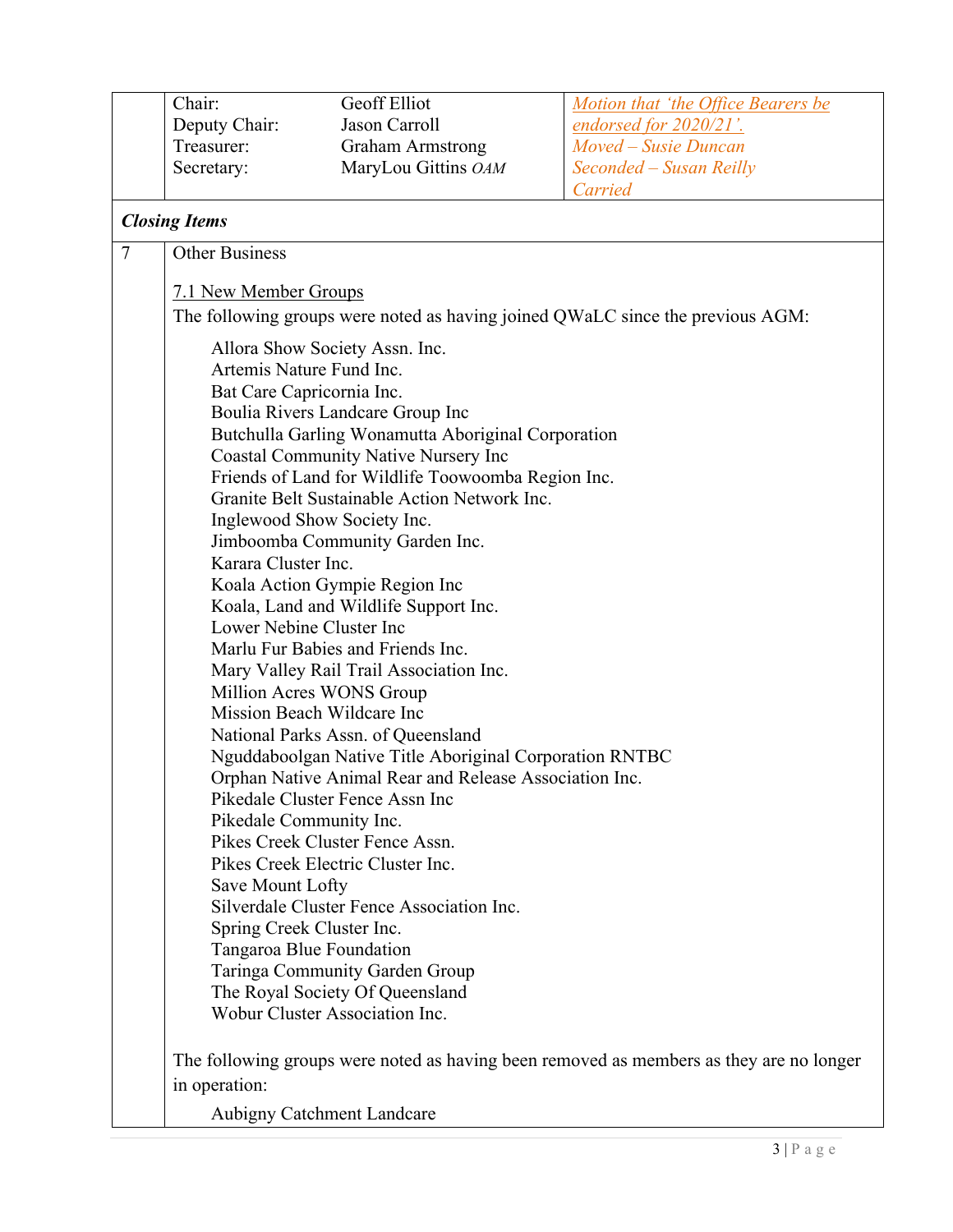|       | Boonah and District Landcare                                                                                                                              |
|-------|-----------------------------------------------------------------------------------------------------------------------------------------------------------|
|       | Bowen Sea Turtle Assessment and Rehabilitation                                                                                                            |
|       | Brigalow Jimbour Floodplain Group Inc.                                                                                                                    |
|       | Cape York Landcare Inc.                                                                                                                                   |
|       | Cape York Peninsula Landcare Committee                                                                                                                    |
|       | Cape York Sustainable Futures Inc.                                                                                                                        |
|       | Capricornia Equine Landcare Association Inc.                                                                                                              |
|       | Lagoon Creek Catchment Landcare Group                                                                                                                     |
|       | Mackenzie River Big Bend Landcare                                                                                                                         |
|       | Russell Landcare & Catchment Group Inc.                                                                                                                   |
|       | Springbrook Catchment Management Landcare Group Inc.                                                                                                      |
|       | Toowoomba Landcare Group Inc.                                                                                                                             |
|       | 7.2 Public Liability Insurance<br>Notification was given that QWaLC holds appropriate Public Liability insurance.<br>7.3 Deductible Gift Recipient Status |
|       | Resolution:                                                                                                                                               |
|       | Add clause 50 Establishment of the Public Fund to the constitution $-$ as circulated to the<br>QWaLC Board via email on 25 October 2020.                  |
|       | <b>Motion</b>                                                                                                                                             |
|       | Motion: that 'QWaLC amends the constitution to allow for DGR status'.<br>Seconded - Darren Close Carried<br>Moved – Trevor Meldrum                        |
|       | Member Groups acknowledged the great work being done by QWaLC.                                                                                            |
| Close |                                                                                                                                                           |
|       | The meeting closed at 10.23am.                                                                                                                            |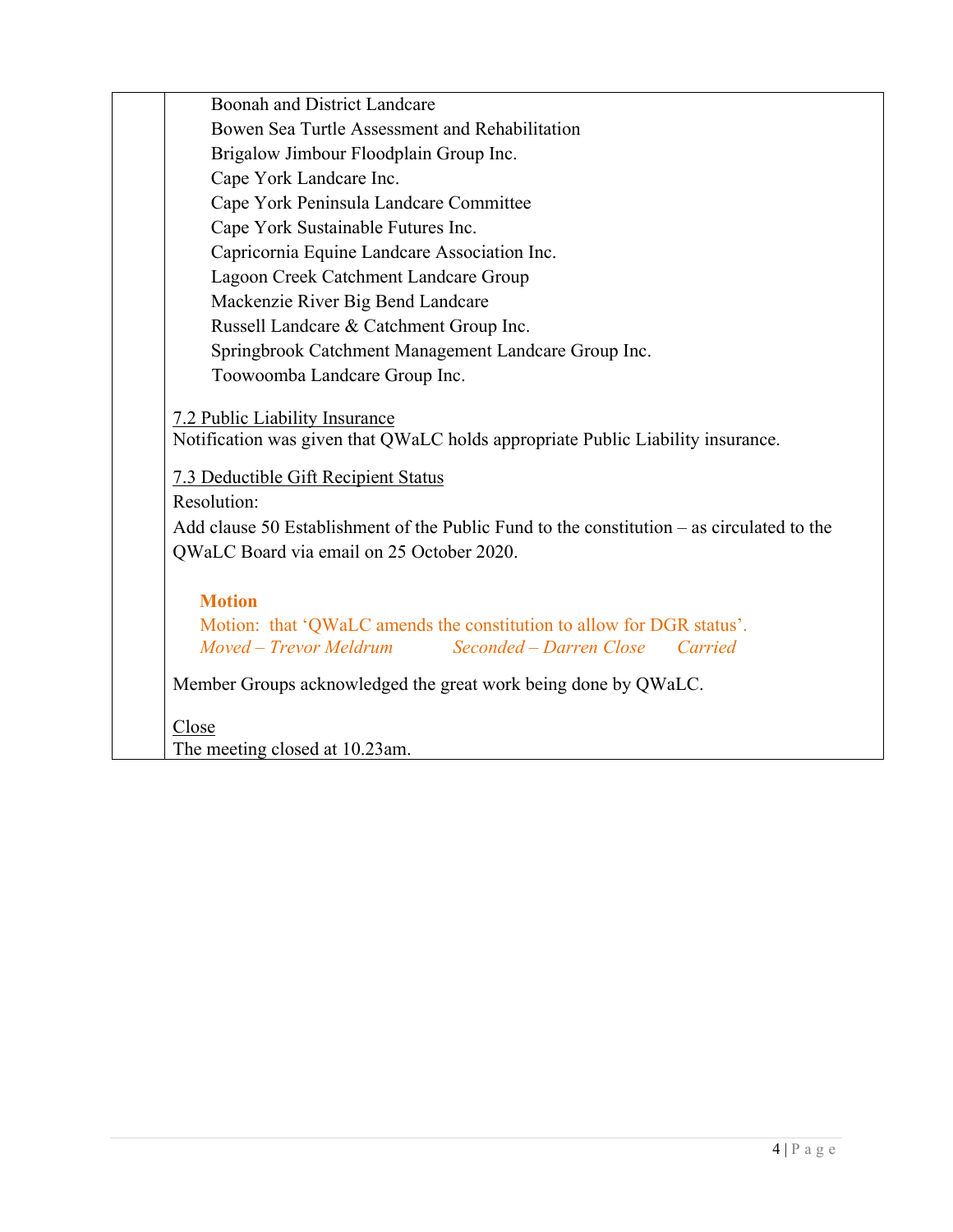### **2020 QWaLC AGM Meeting - Attendance Register**

#### **QWaLC Board Members & Member Groups – in person**

- 1. Geoff Elliot Inglewood and Texas Landcare Assoc.
- 2. MaryLou Gittins Condamine Catchment Management Association
- 3. Brian Venz Brisbane Catchments Network
- 4. Debbie Bassingthwaighte Permaculture Toowoomba Inc.

#### **QWaLC Board Members & Member Groups- via Zoom**

- 5. Jason Carrol South Cape York Catchments
- 6. Shelly McArdle Capricornia Catchments
- 7. Phillip Moran Noosa Landcare
- 8. Ann Ballinger Desert Channels
- 9. Graham Armstrong Burdekin/ Mackay Whitsunday
- 10. Cameron Tickell, South West region.
- 11. John Brisbin Julatten and Molloy Association of Ratepayers and Residents & Mitchell River Watershed Management Group
- 12. Clifton Landcare Group Inc. Louise Skidmore
- 13. WPSQ Bayside Branch Steve Homewood
- 14. Taringa Community Garden Claire Putt
- 15. Mary Valley Rail Trail Association Inc. Graeme Staley
- 16. Coastal Dry Tropics Landcare Inc. Jacob Hancock
- 17. Gomaren & Doctor's Creek Catchment Landcare Group Toni Gorry
- 18. Watergum Community Inc. Rosalinde Brinkman
- 19. Cape York Weeds and Feral Animals Incorporated Trevor Meldrum
- 20. Hinterland Bush Links Inc. Susie Duncan
- 21. Pittsworth District Landcare Association Alastair Silcock
- 22. Kholo Creek Catchment Group Mervyn Mason
- 23. The Friends of the Yarraman Creek Inc. Susan Reilly
- 24. Cape York Herpetological Society Mike Anthony
- 25. North Queensland Natural history Group Mike Anthony
- 26. Protect the Bush Alliance Inc. Stephen Prowse
- 27. Frog Safe Inc. Deborah Pergolotti
- 28. Gilbert River Headwaters Action Group Inc. Kahlia Mickan
- 29. Lower Burdekin Landcare Association Inc. Marni Hine
- 30. Mulgrave Landcare & Catchment Group Inc. Lisa O'Mara
- 31. Rainforest Reserves Australia Carolyn Emms
- 32. Oxley Creek Catchment Assoc. Inc. David Kent
- 33. Treeforce Association Inc. Lisa O'Mara
- 34. Qld Frog Society Jennifer Singfield
- 35. YADCA Nigel Anns
- 36. Bimblebox Alliance Management Committee David Iverach
- 37. Bayside Creeks Catchment Group Keith Brown
- 38. Tangaroa Blue Foundation Heidi Tait
- 39. Bremer Catchment Assn. Inc. Darren Close
- 40. Bats and Trees Society Maree
- 41. Lockyer Uplands Catchments Inc. –Suzie Nicholls
- 42. Coochiemudlo Island Coastcare Inc. Vivienne Roberts-Thomson